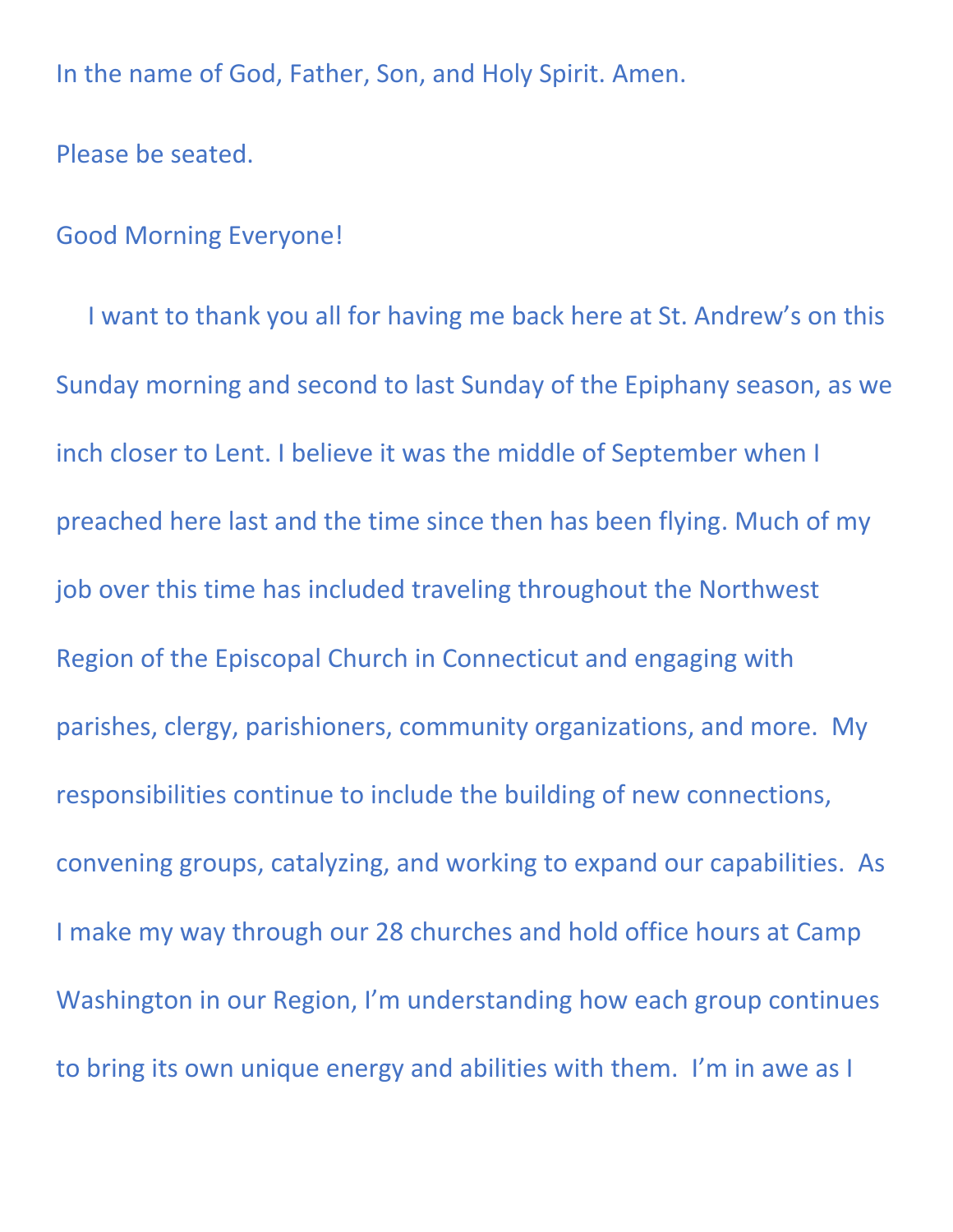keep finding a strong sense of Holy Spirit and God's presence working their way in our shared life together.

 Anyways, back to the Gospel. This week, I'm struck by the ideas of our spiritual growth and what it means to engage in forgiveness in relationship with one another. In Corinthians, this morning, we hear of being infants in Christ. I'm reminded that it takes time to grow in and with Jesus. Yet, as these spiritual infants, we are nurtured, we are cared for. Just as a parent cares for their child, grow and learn, mistakes and successes. The milk, which Paul says we are given, lets us be loved by and grow into our creator God.

 There's a growing edge that takes as we come to follow Jesus too. We're not expected to be perfect. Once we've come to a stable place, we might be ready. Yet it's still can be a hard journey to get there. Based on the fact that we are in relationship with so many people, we are bound to have fighting or strife. It's part of being human. It is our goal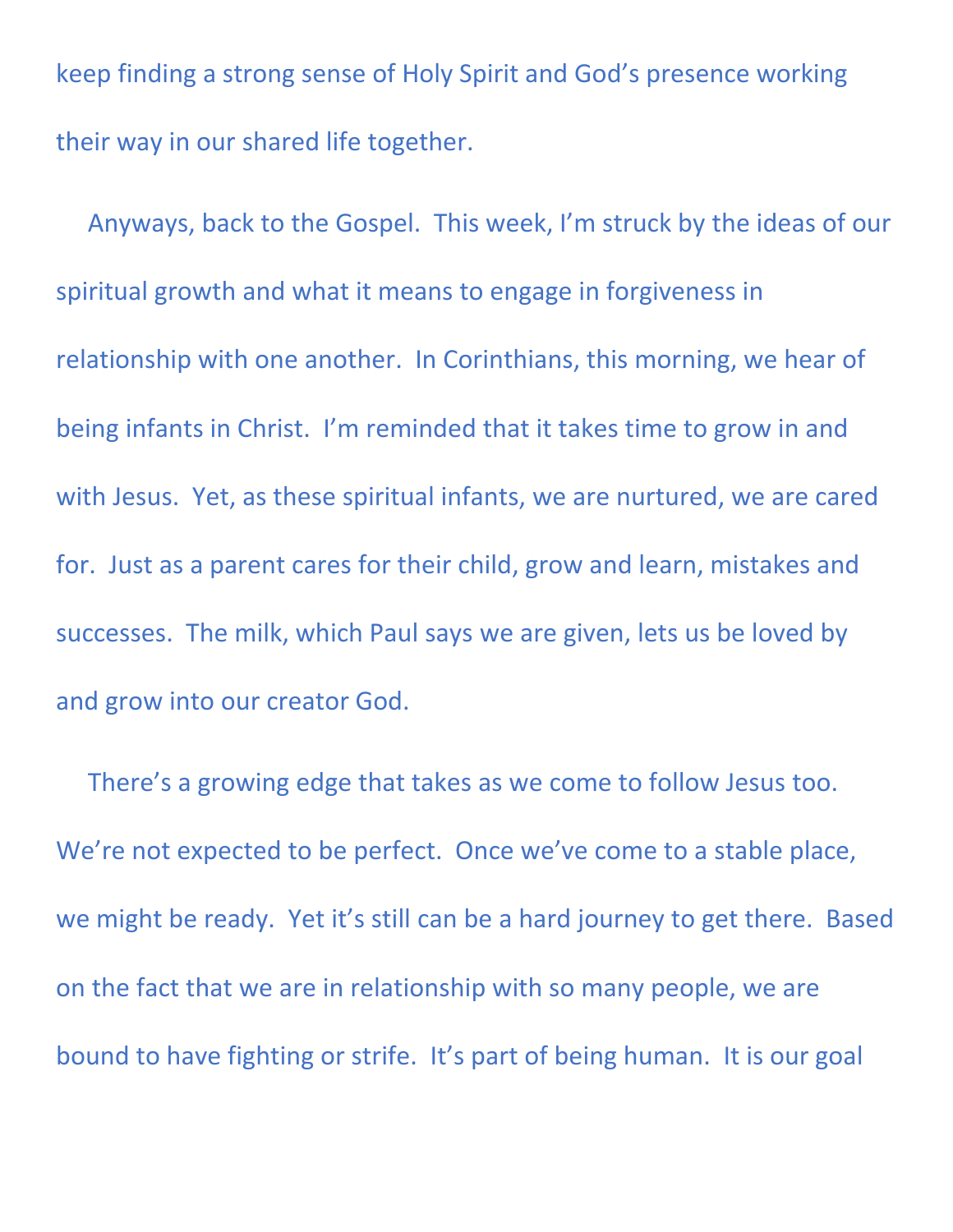though to ease these tensions, to reconcile with one another, commanded by Jesus.

 I love the imagery we hear of the garden and creation that Paul continues to give to us. We, in our earthly lives, can do everything needed to prepare our seeds to grow. Yet, it is in creation, through our Creator God, that life is initiated. I think that its important that we recognize and remember that each of us has a role to each other. A relationship with each other, that allows us to connect. Connect with a purpose. We can choose to come together and strive towards our called life with Jesus.

 I think this second reading feeds perfectly into the Gospel for today. It's a hard command to follow with we hear from Jesus. There is that importance of forgiveness. Sometimes we can forgive and reconcile easily. Other times, it can be so hard, so challenging. There are people who just make it difficult.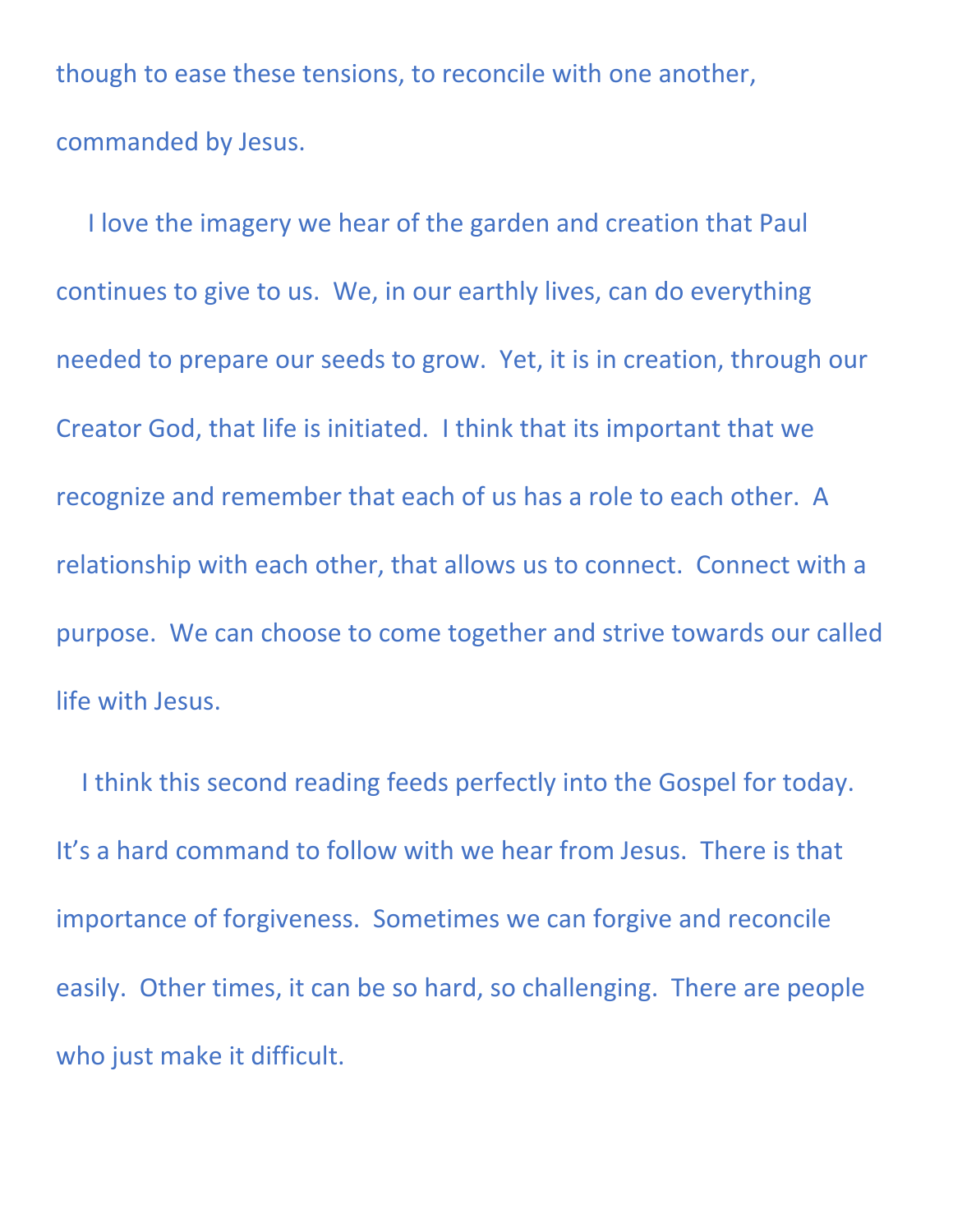We also understand that Jesus is calling us to drop the parts of us that are calling us to sin. We all have things that we know are wrong but often feed into them. That's human nature. Jesus is calling us to a new way though. A new way to live. A new way to be. I don't think Jesus expects us to be able to drop some off our toxic habits at once, but in time, with growth and cultivation, this is what we can do. Just as we hear again in the second reading. We are the garden. We can grow into newness, we are watered. Our habits can change, our sins can dissolve, and we can reach new heights in ourselves.

 Jesus' command to us this morning is forgiveness. Forgiveness is a challenge. It pushes us to new limits as it stretches us, morphs us. In my life, I can think of instances where I know that on-going quarrel with someone can begin to eat at away. It starts to take hold and begins to impact our lives and our decisions. There's an unhealthiness to holding onto anger, fear, and these negative feelings. Jesus tells us to release them. Forgiving is healthy for both parties involved. It's a feeling, an